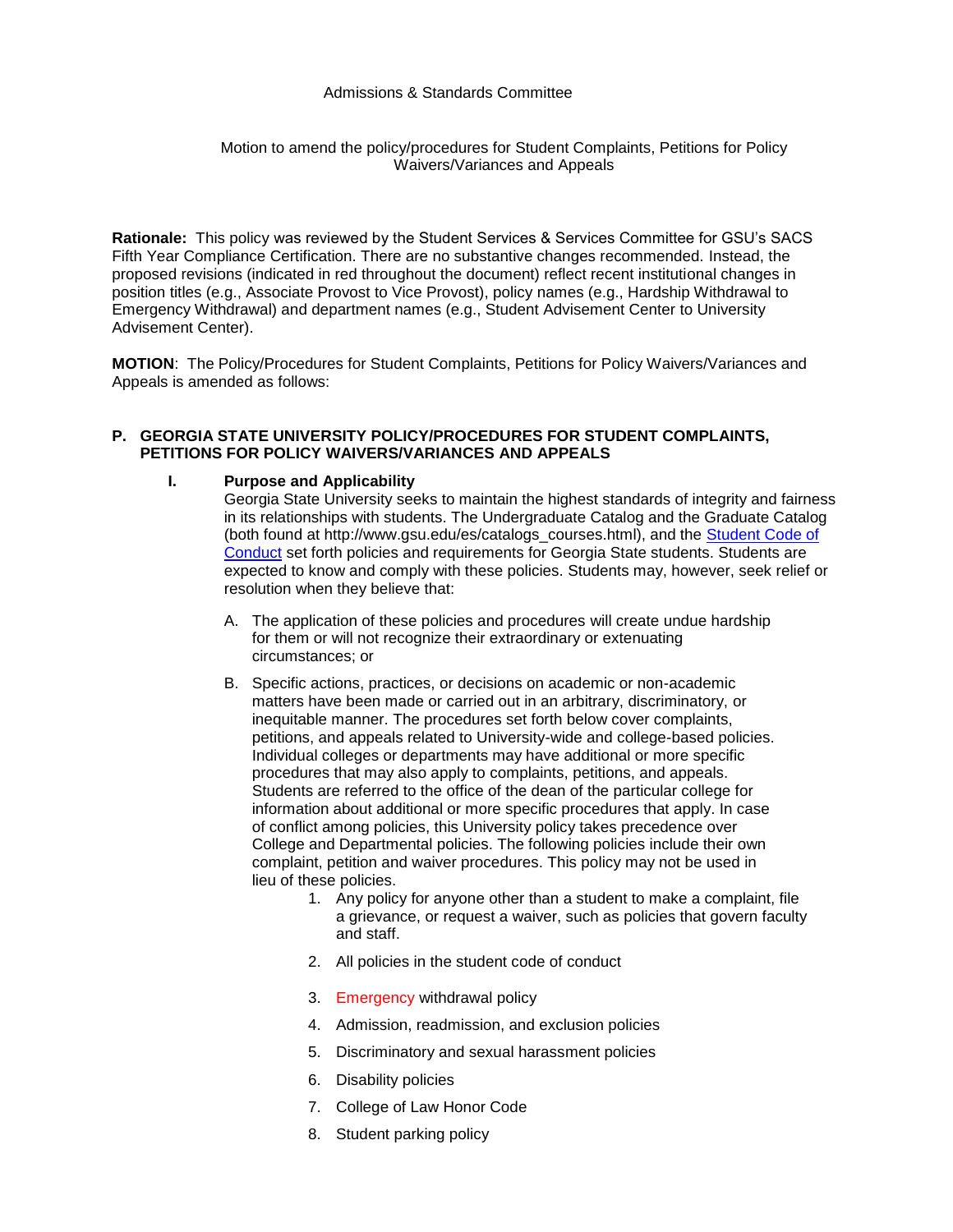The procedures set forth below are applicable to undergraduate and graduate students of the University. All appeals under these procedures will be made based only on the written record. A student's appeal under these procedures will be granted only if the student can prove by preponderance of evidence that a decision was arbitrary, discriminatory, or inequitable.

# **II. Student Complaints on Academic Matters**

- A. College-Level Academic Complaints
	- 1. Final Course Grade Appeals
		- a. Students are encouraged to discuss concerns and disputes over final course grades with the instructor prior to filing a formal grade appeal, in an effort to gain understanding about the basis of his/her grade. Instructors are encouraged to be available to students for such discussion regarding grades so that grade disputes, to the extent possible, are resolved informally. The Office of the Ombudsperson can provide assistance to students, instructors and administrators with resolving disputes informally through voluntary facilitated discussions, in an effort to bring resolution to the matter prior to the initiation of a formal complaint.
		- b. In situations where such informal resolution does not occur or is not successful, the student may appeal the final course grade to the Department Chair. The appeal must be in writing and describe the precise reason for the appeal. Any pertinent information must be submitted with the appeal in order to be considered in this or subsequent appeals. The appeal must be submitted within 10 business days of the beginning of the academic term (fall, spring, summer) that follows the term in which the final grade was submitted by the instructor. For example, if a student took an incomplete in a fall term course and completed the course works in the following spring semester, then an appeal of that grade must be submitted within 10 business days of the beginning of the summer term. The Department Chair will provide a decision in writing to the student, normally within 10 business days of the receipt of the complaint in the Department.
		- c. The student may appeal the decision of the Department Chair, as described in section 2-c through 2-e below.
- 2. Other College-Level Academic Complaints
	- a. Judgments on the suitability of academic decisions made within a college are most appropriately made by individuals with expertise in the particular academic discipline involved. For this reason, resolution of student complaints about college level academic decisions, actions, or practices is the responsibility of the department and college involved. Normally, such complaints can be resolved quickly and informally through discussion with the faculty member directly involved. The Office of the Ombudsperson can provide assistance to students, instructors and administrators with resolving disputes informally through voluntary facilitated discussions, in an effort to bring resolution to the matter prior to the initiation of a formal complaint.
	- b. In situations where such informal resolution does not occur or is not successful, the student may submit a formal complaint to the Chair of the appropriate academic department. The student's complaint must be submitted in writing and be accompanied by pertinent documentation describing (a) the specific action, practice, or decision that is problematic; (b) the impact of that decision; (c) what resolution is being sought; (d) and why it should be granted. To promote prompt resolution, complaints must include current contact information and be submitted at the earliest possible time. Consideration will not be given to any complaint submitted later than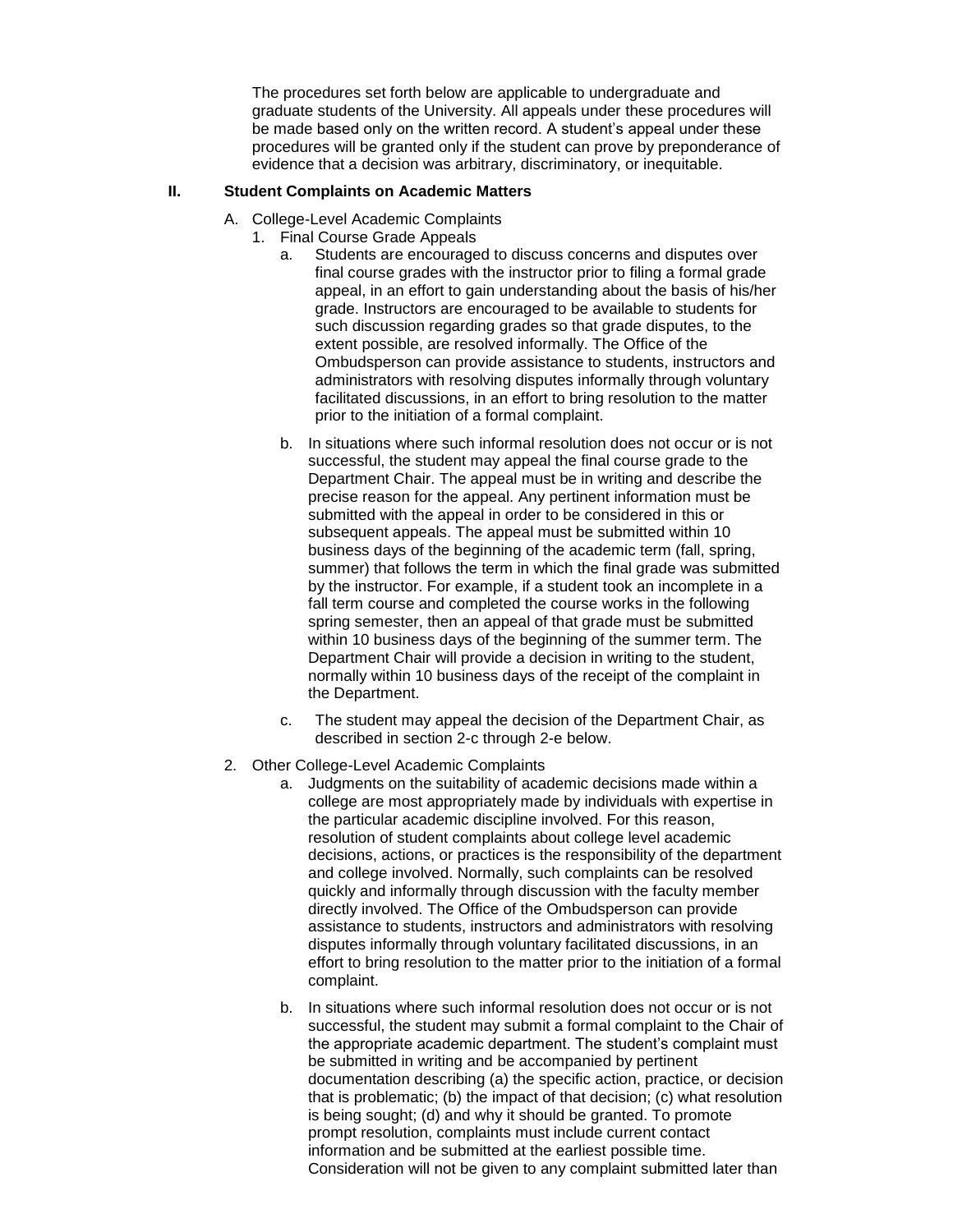the end of the term immediately following the term in which the matter in question arose. The Department Chair will provide a decision in writing to the student, normally within 10 business days of the receipt of the complaint in the Department.

- c. The student may appeal the Department Chair's decision within 10 business days of being notified of the Chair's decision. Such appeal will be made, in writing, to the Dean of the College in which the Department is located. At the discretion of the Dean, an advisory panel may be appointed to review the written documentation and make a recommendation to the Dean. The Dean will issue a decision to the student in writing, normally within 10 business days of the receipt of the appeal.
- d. A student may appeal the Dean's decision to the Provost, in writing, within 10 business days of being notified of the Dean's decision. The Provost will issue a decision to the student, in writing within 20 business days of receiving the appeal.
- e. The student may appeal the Provost's decision to the President, in writing, within 10 business days of being notified of the Provost's decision. The President will issue a decision to the student in writing within 20 business days of receiving the appeal.
- f. The student may appeal the President's decision to the Board of Regents, in writing, within 20 business days of being notified of the President's decision. Decisions regarding grades may not be appealed to the Board of Regents (BOR Policy 407.01).
- B. University-Level Academic Complaints
	- 1. Judgments on the suitability of academic decisions made at the University level are most appropriately made by individuals with expertise in the particular area. Normally, such complaints can be resolved quickly through discussion with the Academic Administrator directly involved. (See the University Organizational Chart at http://www.gsu.edu/administrative\_organization.html.) Students can contact the Office of the Ombudsperson for assistance in preparing for discussion with academic administrators. The Office of the Ombudsperson can also provide assistance to students and academic administrators with resolving disputes informally through voluntary, facilitated discussions, in an effort to bring resolution to the matter prior to the initiation of a formal complaint.
	- 2. In situations where such informal resolution does not occur or is not successful, the student may submit a formal complaint to the Vice Provost. The student's complaint must be submitted in writing, and be accompanied by pertinent documentation describing (a) the specific action, practice, or decision that is problematic; (b) the impact of that decision; (c) what resolution is being sought; and (d) why it should be granted. To promote prompt resolution, complaints must include current contact information and be submitted as early as possible, but no later than the end of the term immediately following the term in which the matter arose. The Vice Provost will normally issue a decision to the student in writing, within 10 business days of receiving the complaint.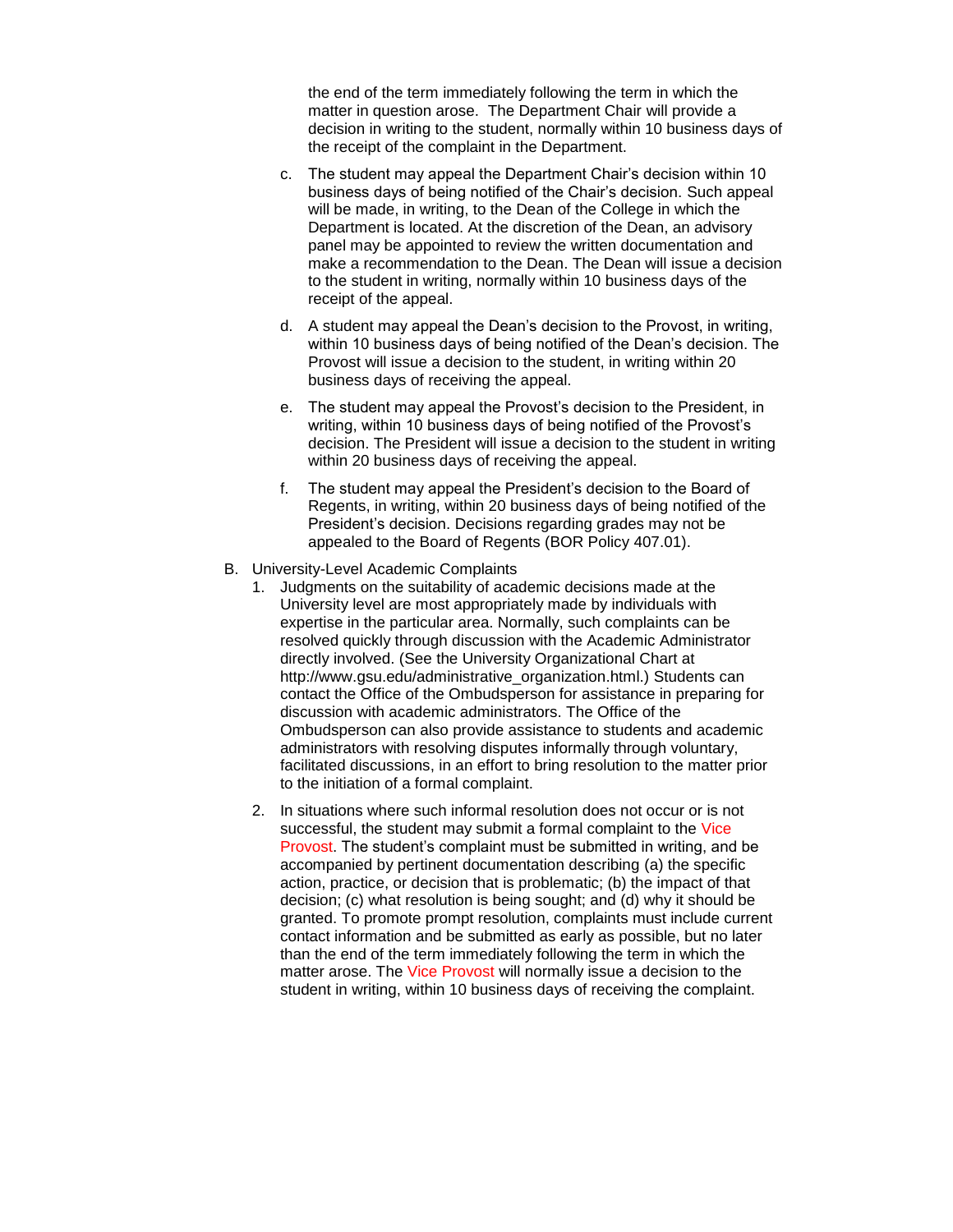- 3. The student may appeal the Vice Provost's decision to the Provost within 10 business days of being notified of the decision. The Provost will respond in writing to the appeal within 20 business days of receiving the appeal.
- 4. The student may appeal the Provost's decision to the President in writing within 10 business days of being notified of the Provost's decision. The President will respond in writing to the appeal within 20 business days of receiving the appeal.
- 5. The student may appeal the President's decision to the Board of Regents in writing within 20 business days of being notified of the President's decision. Decisions regarding residency and the Guaranteed Tuition Plan may not be appealed to the Board of Regents (BOR Policy 407.01).

# **III. Non-Academic Complaints**

- 1. Judgments on the suitability of non-academic decisions are most appropriately made by individuals with expertise in the particular area. Normally, such complaints can be resolved quickly through discussion with the Administrator in charge of the department making the decision. (See the [University Organizational Chart\)](http://www.gsu.edu/administrative_organization.html). Students can contact the Office of the Ombudsperson for assistance in preparing for discussion with non-academic administrators. The Office of the Ombudsperson can also provide assistance to students and non-academic administrators with resolving disputes informally through voluntary, facilitated discussions, in an effort to bring resolution to the matter prior to the initiation of a formal complaint.
- 2. In situations where such informal resolution does not occur or is not successful, the student may submit a formal complaint to the Vice President or Vice Provost who oversees the area. The student's complaint must be submitted in writing, and be accompanied by pertinent documentation describing (a) the specific action, practice, or decision that is problematic; (b) the impact of that decision; (c) what resolution is being sought; and (d) why it should be granted. To promote prompt resolution, complaints must include current contact information and be submitted as early as possible, but no later than the end of the term immediately following the term in which the matter arose. The Vice President or Vice Provost will provide a decision to the student in writing, normally within 10 business days of the receipt of the complaint.
- 3. The student may appeal the Vice President's or Vice Provost's decision to the Provost in writing within 10 business days of being notified of the decision. The Provost will respond in writing to the appeal within 20 business days of receiving the appeal.
- 4. The student may appeal the Provost's decision to the President in writing within 10 business days of being notified of the Provost's decision. The President will respond in writing to the appeal within 20 business days of receiving the appeal.
- 5. The student may appeal the President's decision to the Board of Regents in writing within 20 business days of being notified of the President's decision. Decisions regarding traffic citations may not be appealed to the Board of Regents (BOR Policy 407.01).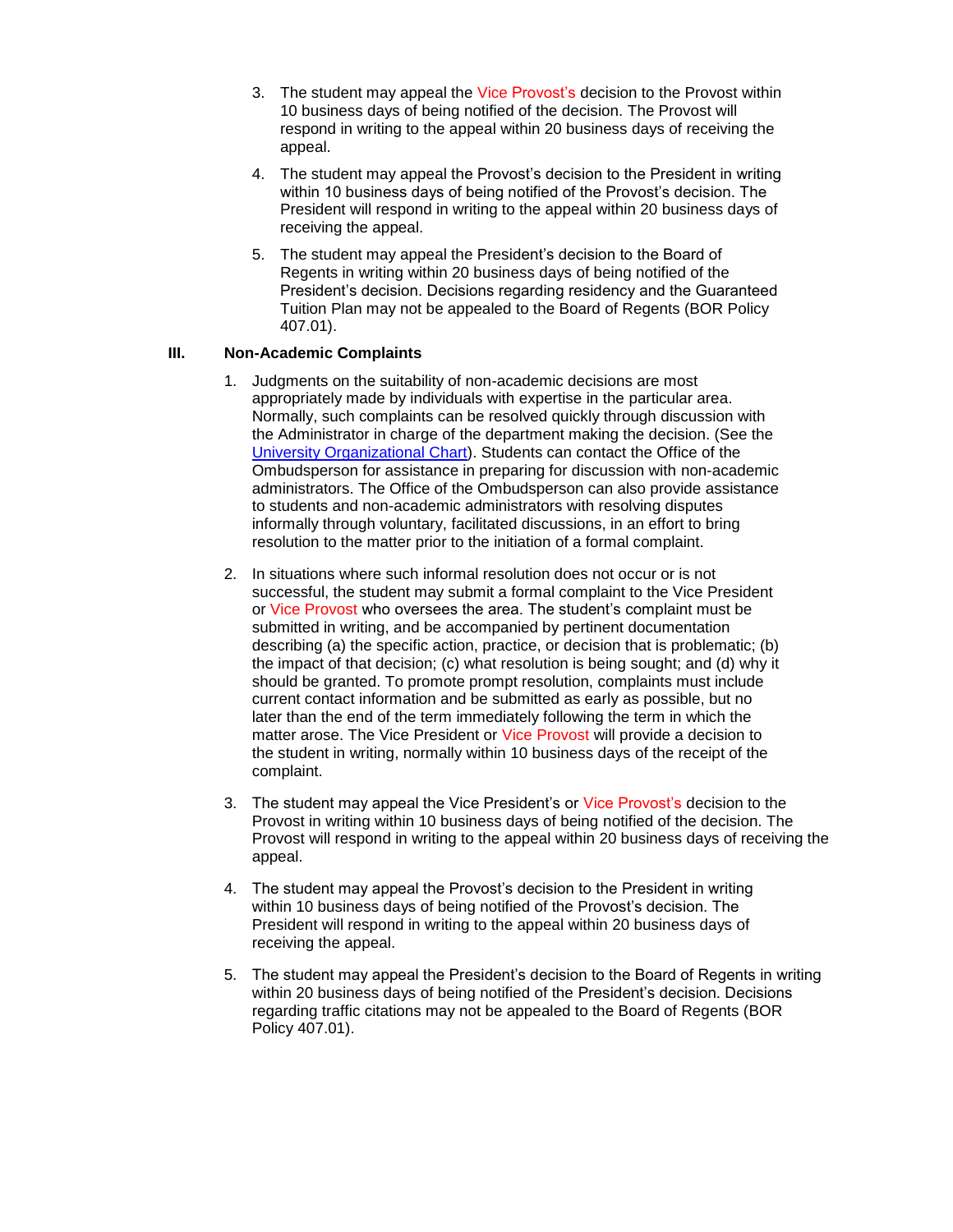### **IV. Student Petitions for Academic Policy Waiver or Variance**

- A. College-Level Policy Waiver or Variance Petitions
	- 1. Students may petition for a waiver or variance of a department-level or college-level policy. The appropriate College Office of Academic Assistance can provide the student with college policies and petition procedures.
	- 2. The student must submit a petition, in writing, to the Office of Academic Assistance of the College which has made the policy in question. The petition must include the following: (a) the policy from which the student is seeking a waiver or variance, (b) the deviation being sought; and (c) the reason(s) why the exception should be granted. The Office of Academic Assistance representative will determine whether the petition needs to be addressed at the departmental or college level, and will forward the petition to the appropriate administrator who will notify the student of his or her decision.
	- 3. The student may appeal the decision, in writing, following the procedures stated in Section II.A.2.c through f above, the College-Level Academic Complaint Policy and Procedures. If the original decision was rendered by a Department Chair, the appeal should be initiated at the level of the Dean; if the original decision was rendered by the Dean (or his or her designate), the appeal should be initiated at the level of the Provost.
- B. University-Level Policy Waiver or Variance Petitions
	- 1. *<sup>9</sup>*Students may request a waiver or variance of a policy established by the University or the Board of Regents.
	- 2. All requests for waivers or variances from university-level policies will be made based only on the written record.
	- 3. The petition must include the following: (a) The section number from the Catalog (or other official University document) of the policy or requirement from which the student is requesting a waiver; (b) the deviation being sought; (c) the reason(s) why the exception should be granted; (d) a current copy of the student's academic evaluation record; and (e) a current copy of the student's Georgia State University transcripts (unless the petitioner is not a yet a Georgia State student); and (f) transcripts from any other college the student has attended (if the petitioner has attended other colleges).
	- 4. Financial Appeals
		- a. Appeals of tuition and fee rules (currently in sections 1210.10, 1210.20 and 1210.30 of the Catalog), Georgia resident status rules (currently in section 1220), and financial aid rules (currently in section 1230) will be made by the University Registrar.
		- b. If the petition is denied, the student may appeal to the Financial Appeals Committee, a committee appointed by the Vice Provost. The student must appeal in writing and within 10 business days of being notified of the decision of the University Registrar.
		- c. Appeals of the financial rules of colleges and departments (e.g., lab fees, graduate assistantship rules, etc.) are considered by the college or department. See Section IV.A. above.
	- 5. Add, Drop and Withdrawal Appeals (Appeals of Rules Currently in Section 1332 of the Catalog)
		- a. Appeals of add, drop and withdrawal rules will be made in the first instance by the University Registrar.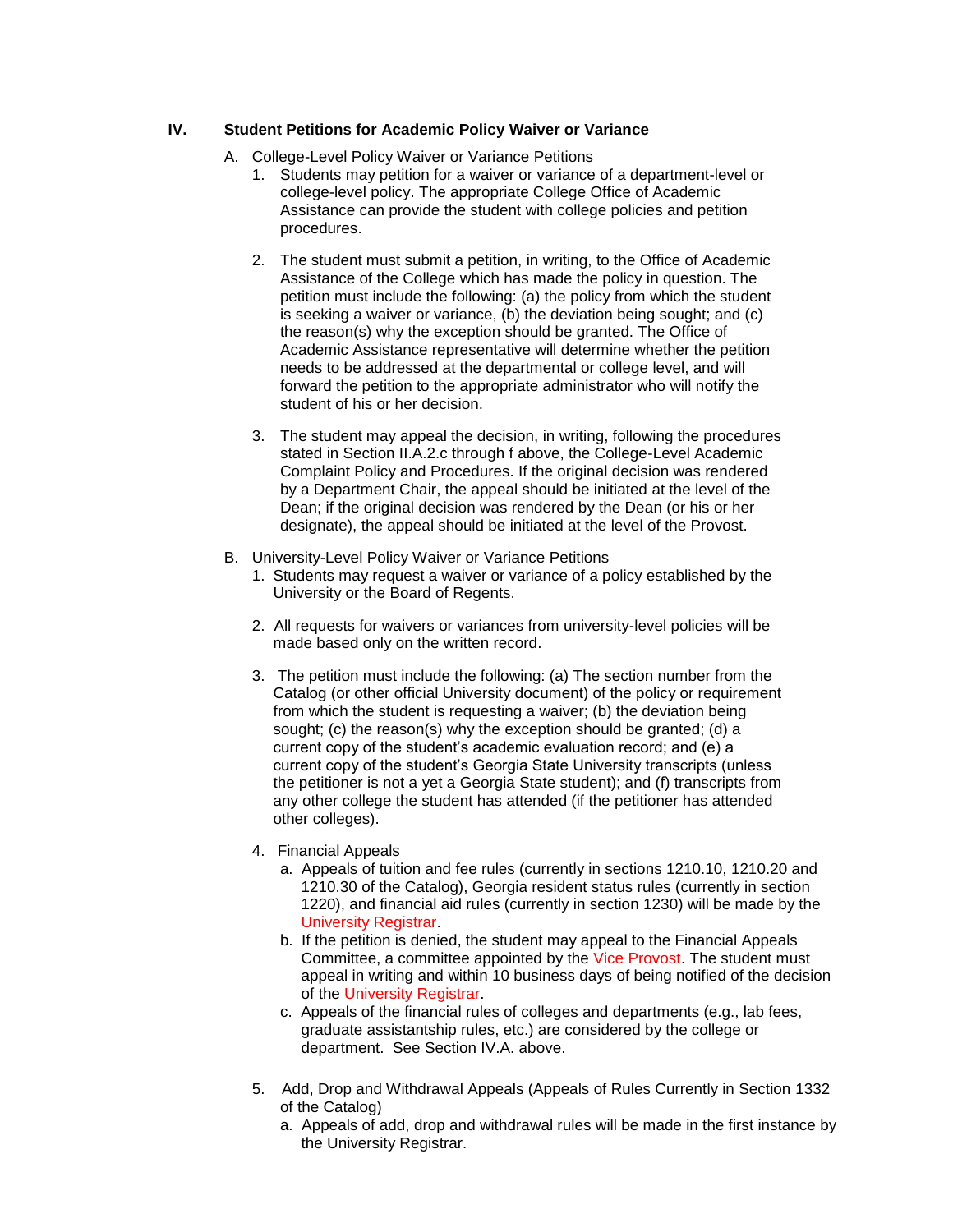- b. If the petition is denied, the student may appeal to the Registration Appeals Committee, a subcommittee of the Senate Committee on Admissions and Standards. The student must appeal in writing and within 10 business days of being notified of the decision of the University Registrar.
- c. The Registrar will copy of the Chair of the Registration Appeals Committee on all letters to students notifying them of the results of their petitions. Every semester, the Registrar will distribute to the Senate Committee on Admissions and Standards a report that indicates (at a minimum) the number of petitions filed, the number granted, and the number denied. Any member of Admissions and Standards may review the documents of any petition when there is a legitimate educational interest.
- d. This policy does not change the Emergency Withdrawal policy.
- 6. Course Load, Scholastic Discipline, Course Substitution in the Core, and Regents Test Appeals (Appeals of Rules Currently in Section 1330.30, 1360, 1410, and 1420 of the Catalog)
	- a. Appeals of rules regarding course load, scholastic discipline, course substitution in the core and Regents Test will be made in the first instance by the head of the University Advisement Center. However, appeals for waivers of Section 1330.30 (Course Load) will be considered by the student's college if the student has declared a college and will follow the procedure outlined in Section IV.A above.
	- b. If the petition is denied by the head of the University Advisement Center, the student may appeal to the Academic Regulations Appeals Committee, a subcommittee of the Senate Committee on Admissions and Standards. The student must appeal in writing and within 10 business days of being notified of the decision of the Director of the University Advisement Center.
	- c. The head of the University Advisement Center will copy of the Chair of the Academic Regulations Appeals Committee on all letters to students notifying them of the results of their petitions. Every semester, the head of the University Advisement Center will distribute to the Senate Committee on Admissions and Standards a report that indicates (at a minimum) the number of petitions filed, the number granted, and the number denied. Any member of Admissions and Standards may review the documents of any petition when there is a legitimate educational interest.
- 7. Academic Regulation and Graduation Requirement Appeals (Appeals of Rules Currently in other parts of Sections 1300 and 1400 of the Catalog)
	- a. Appeals of other university-level rules and graduation requirements will be made in the first instance by the Assistant Vice President for Student Retention. However, appeals for waivers of Section 1330.30 (Course Load) will be considered by the student's college if the student has declared a college and will follow the procedure outlined in Section IV.A above.
	- b. If the petition is denied, the student may appeal to the Academic Regulations Appeals Committee, a subcommittee of the Senate Committee on Admissions and Standards. The student must appeal in writing and within 10 business days of being notified of the decision of the Assistant Vice President for Student Retention.
	- c. The Assistant Vice President for Student Retention will copy of the Chair of the Academic Regulations Appeals Committee on all letters to students notifying them of the results of their petitions. Every semester, the Assistant Vice President for Student Retention will distribute to the Senate Committee on Admissions and Standards a report that indicates (at a minimum) the number of petitions filed, the number granted, and the number denied. Any member of Admissions and Standards may review the documents of any petition when there is a legitimate educational interest.
- 8. Subsequent Appeals
	- a. The student may appeal the decisions of the Admissions Appeals Committee, Financial Aid Appeals Committee, the Registration Appeals Committee and Academic Regulations Appeals Committee to the Vice Provost in writing